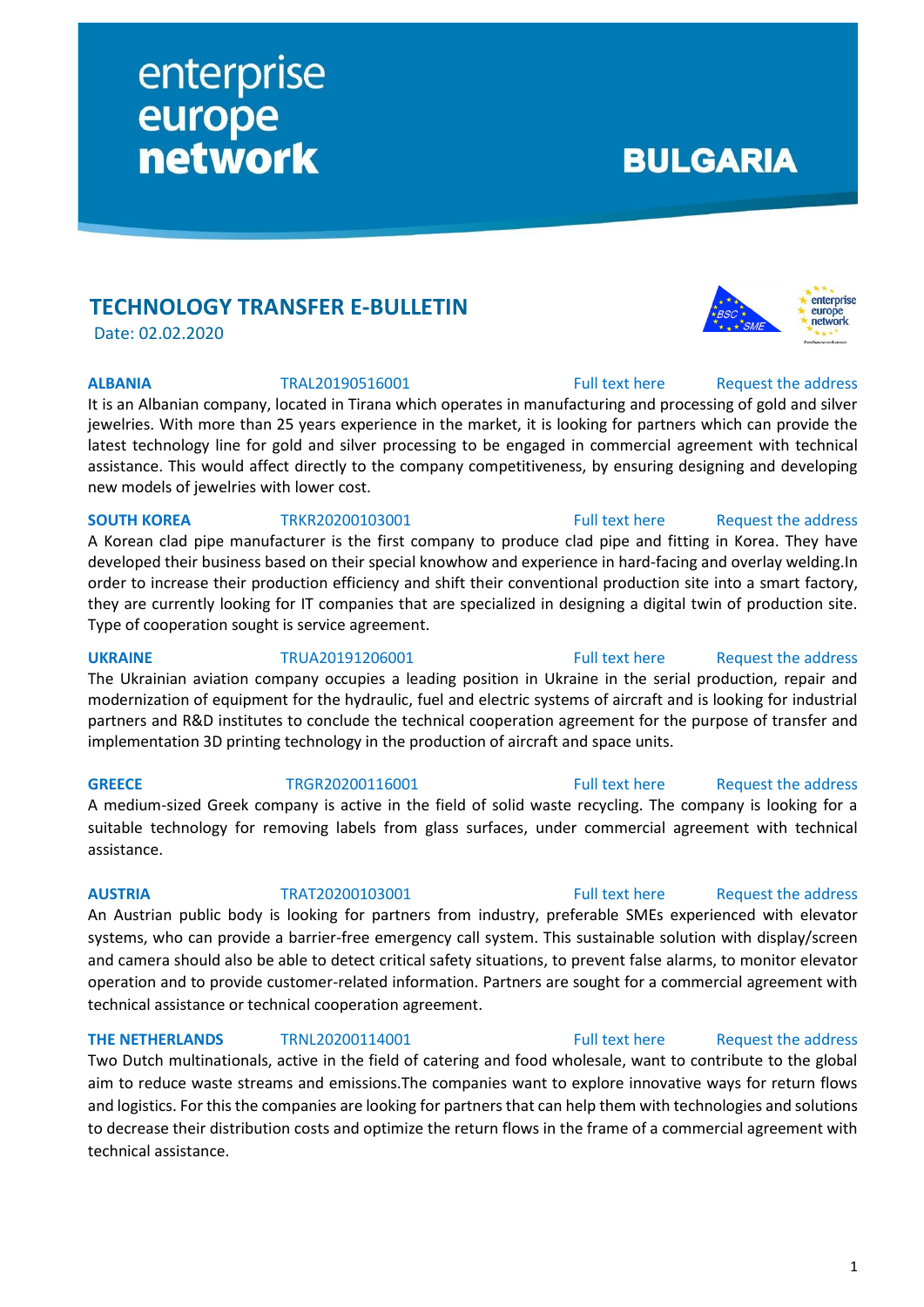### **GERMANY** TRDE20200109002 [Full text here](https://een.ec.europa.eu/tools/services/PRO/Profile/Detail/c0f7a07d-a19e-437d-9227-2b77c0debadc) Request [the address](http://www.een.bg/index.php?option=com_rsform&formId=13)

A German research institute wants to use its cell and ex vivo tissues as platform to test connexin (Cx) hemichannel inhibitors as drugs for the treatment of chronic inflammation-related diseases. Cxs form cell-tocell channels between adjacent cells as well as hemichannels in single cells. Cx hemichannels are upregulated during inflammation and participate to further release of injury signals. The institute is looking for laboratories and companies to develop and test potential inhibitors.

### **UNITED KINGDOM** TRUK20200110001 [Full text here](https://een.ec.europa.eu/tools/services/PRO/Profile/Detail/ffd43e83-e6c8-46bd-9574-69ebae10c89c) Request [the address](http://www.een.bg/index.php?option=com_rsform&formId=13)

A UK polymer coating company who have 40 years experience of developing surface coatings solutions to meet the needs of clients across a variety of sectors are looking to work with collaborative partners to develop new products under technical co-operation agreement or on a joint venture basis to develop new and innovative coatings solutions.

### **THE NETHERLANDS** TRNL20200107001 [Full text here](https://een.ec.europa.eu/tools/services/PRO/Profile/Detail/b8eef356-f08b-4d29-a989-72f03d15e6aa) Request the address

Dutch leading IT supplier is looking for innovative SMEs and start-ups from Europe that offer solutions to speed up and improve the implementation of digital literacy in education. For self-reliance in society, the digital skills of children and youngsters need to be improved considerably. The cooperation would be in the frame of a research or a technical cooperation agreement. This request refers to an innovation challenge published on an open platform.

### **THE NETHERLANDS** TRNL20200103001 **Full text here** Request the address

A large Dutch convention centre, located in Amsterdam, is looking for solutions to ensure that their catering waste becomes a mono stream that can be recycled in a high-quality manner. The company is looking for partners to develop alternative materials and products to make them suitable for processing as a mono-stream of waste in the frame of a technical cooperation agreement. This request refers to an innovation challenge published on an open platform.

A Swedish manufacturer of disposable packaging and take-away products is looking for alternative technologies/chemical solutions to replace the use of per- and polyfluoroalkyl substances (PFAS) in their fibermolded products. A PFAS-free solution should provide barrier properties such as oil-, grease- and waterrepellence. The company is looking for solutions that are close to being commercially available and is seeks collaborations with chemical providers under a manufacturing agreement.

### **UNITED KINGDOM** TRUK20200113001 [Full text here](https://een.ec.europa.eu/tools/services/PRO/Profile/Detail/84955158-b7c9-4cdc-ba7c-7ee6bf321cd4) Request the address

A UK manufacturer of aero-engines for military transport and patrol aircraft wishes to use existing data and live feeds of factory data to guide the design of new components. The UK manufacturer is looking for an innovative SME that would deliver a paid proof-of-concept to help them improve their manufacturing right-first-time delivery. A technical cooperation agreement is aimed for. This request refers to an innovation challenge published on an open platform.

A Fast Moving Consumer Goods (FMCG) MNE in Singapore is seeking new technologies and solutions in skin health. Solutions will be accelerated to consumers through co-development with internal scientific teams, and introduced globally through world-class marketing, manufacturing and regulatory capabilities. The MNE is keen to seek partnerships in licensing or commercial agreements with technical assistance with startups and SMEs of all sizes.

# **SINGAPORE** TRSG20191202001 [Full text here](https://een.ec.europa.eu/tools/services/PRO/Profile/Detail/f9398523-8918-4462-909a-2986893d4a9a) Request the address

Industry leaders based in Singapore are interested in partnerships with providers with relevant technologies to co-innovate a wide variety of solutions within the categories of health and personal care. The MNEs are interested in licensing or commercial agreements with technical assistance with startups, researchers and SMEs of all sizes.

# **SWEDEN** TRSE20200128002 [Full text here](https://een.ec.europa.eu/tools/services/PRO/Profile/Detail/090c8b0f-b55b-42da-b50f-b676e40562e1) Request [the address](http://www.een.bg/index.php?option=com_rsform&formId=13)

### **SINGAPORE** TRSG20191129001 [Full text here](https://een.ec.europa.eu/tools/services/PRO/Profile/Detail/9f52df75-d4e6-42b8-a250-94a41b6a7eeb) Request the address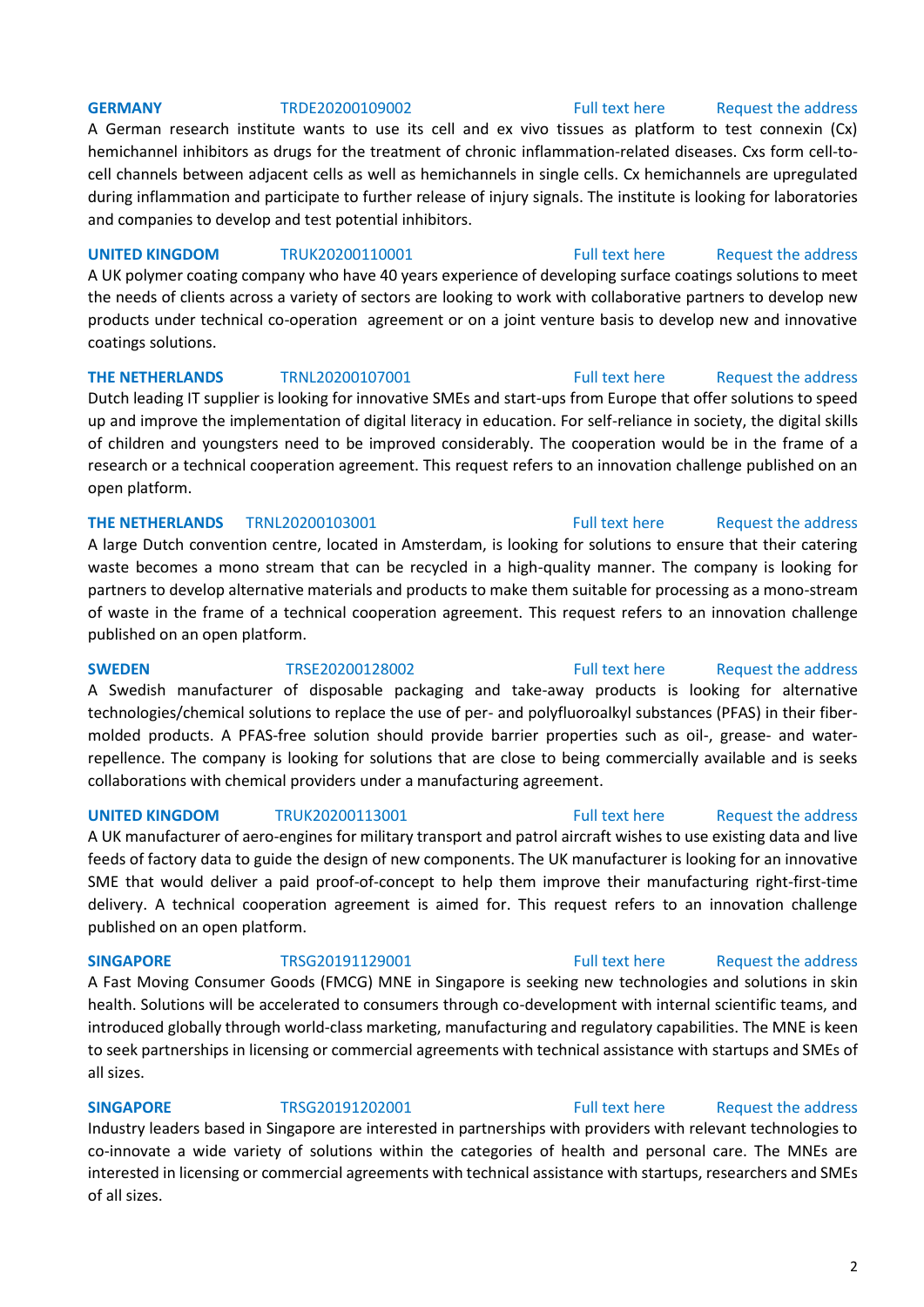### **SINGAPORE** TRSG20191202002 [Full text here](https://een.ec.europa.eu/tools/services/PRO/Profile/Detail/33f3639a-7a76-42d2-add8-571348f54821) Request the address

Industry leaders based in Singapore are interested in partnerships with start-ups, SMEs and research providers with relevant technologies to co-innovate a wide variety of solutions within the category of Infocomm & Electronics. The MNEs are interested in licensing or commercial agreements with technical assistance with startups, research providers (e.g universities/research institutions) and SMEs of all sizes.

**SINGAPORE** TRSG20191202003 [Full text here](https://een.ec.europa.eu/tools/services/PRO/Profile/Detail/2cd2af67-2775-45bb-9810-47106b45aed6) Request the address A Singapore-based MNE in aerospace engineering and manufacturing is seeking technological solutions in engine fault code sequencing. A majority of the aircraft ramp turn back cases are due to engine faults, which can be avoided with smart-enabled prediction and early detection. The MNE is interested in licensing or commercial agreements with technical assistance with startups and SMEs of all sizes.

**CHINA** TRCN20191224001 [Full text here](https://een.ec.europa.eu/tools/services/PRO/Profile/Detail/f27a6768-e3e9-43de-b989-7c6a7956711f) Request the address This is a Chinese company specialized in designing and manufacturing of household appliances. Currently, the Chinese company seeks refrigerator humidity control, food freshness detection sensor and low-temperature refrigeration semiconductor chip technology from European market. The Chinese company prefers commercial agreement with technical assistance cooperation method.

### **SPAIN** TOES20190111001 [Full text here](https://een.ec.europa.eu/tools/services/PRO/Profile/Detail/7d45997b-5445-4d05-a34b-501b4cc31b2e) Request the address

A Spanish SME, focused on the development and manufacturing of cutomisable/made to order catalysts and electrocatalysts, offers its catalytic technologies and solutions for process optimisation and new synthesis related to Chemical Engineering, and Energy Industries. Covering characterisation, design and scale up (100kg) stages, their expertise is focused on hydrogen fuel cells, electrolysers, and Power-to-Gas processes. Partnerships for research and technical cooperation are sought.

### **SPAIN** TOES20200114001 [Full text here](https://een.ec.europa.eu/tools/services/PRO/Profile/Detail/561d0c97-9c5b-4d03-b366-186df7a9d980) Request the address

Spanish tech-based company has developed a real time massive big data system for Internet of Things (IoT) systems. It provides a tool for real time data acquisition and managing. The company is looking for license agreements.

## A Spanish university has developed a water-based metal atomic quantum clusters formulation that can be applied directly onto the surface of polymeric materials to avoid their oxidation. The antioxidant treatment doesn't affect the visual and mechanical properties of the polymer and is applied after the processing. The university is looking for chemical companies related with polymer production interested in licensing the technology.

### **IRELAND** TOIE20191113001 [Full text here](https://een.ec.europa.eu/tools/services/PRO/Profile/Detail/f5b27921-50ba-491a-8206-c65799d1f1e4) Request the address

An Irish company has developed a disruptive comb laser technology that can displace the "single mode" lasers that have been used in this market for more than two decades. The technology is applicable to many markets including communications, spectroscopy, sensing and metrology. The opportunity is to licence or seek commercial distribution agreements of the differentiated solutions into the global laser market to grow the business internationally.

**SOUTH KOREA** TOKR20191230001 [Full text here](https://een.ec.europa.eu/tools/services/PRO/Profile/Detail/6c512a62-0cf0-4a44-8ee2-33bd24abd4a1) Request the address

A Korean energy company is specialized in developing, producing, construction, and maintaining not only the on-land system but also a floating PV (Photovoltaic) system. Especially for a floating system, the company applies a rotating technic and solutions to increase its generating efficiency. Based on its competent technology for PV (Photovoltaic), the company is looking for partners who wish to collaborate under the License agreement and commercial agreement with technical assistance.

### **ROMANIA** TORO20191227001 [Full text here](https://een.ec.europa.eu/tools/services/PRO/Profile/Detail/77728ebf-7c0e-41b0-a70c-708c07c106c4) Request the address The Romanian company, with 100% private capital and over 3 years of activity that delivers IT&C platforms for capital market is looking for partners interested in tailored solutions in their countries. Thus, they company is looking for R&D partners with expertise in mathematical modelling, IT&C and economics, in order to further

# **SPAIN** TOES20200115001 [Full text here](https://een.ec.europa.eu/tools/services/PRO/Profile/Detail/48f25a0f-cbad-4b12-b4da-221b1b895b22) Request the address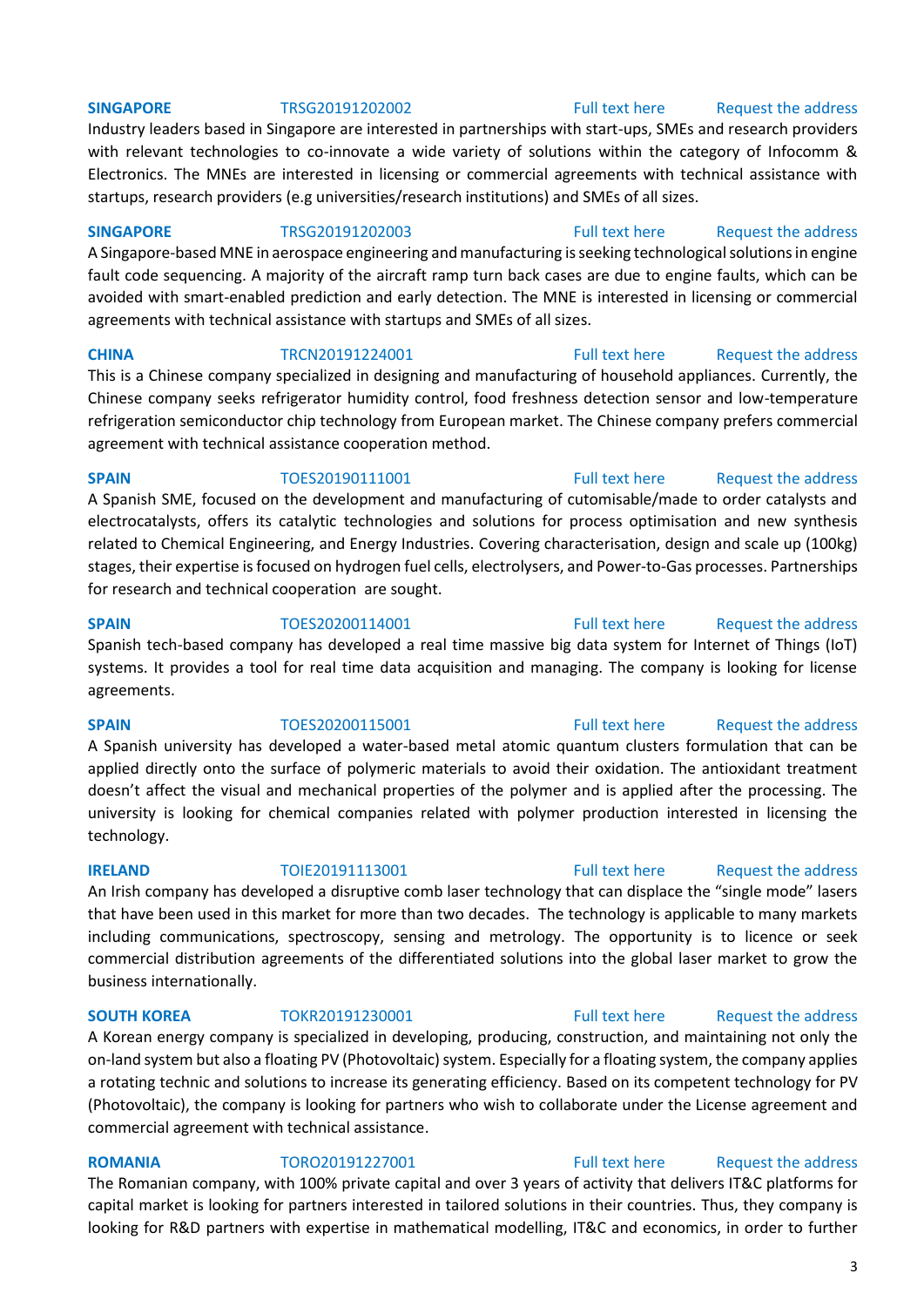develop IT&C technological platform on capital market in European countries and to identify funding opportunities for the research and development of the solution.

**ROMANIA** TORO20191227002 [Full text here](https://een.ec.europa.eu/tools/services/PRO/Profile/Detail/e595c509-eb7d-4d05-aa60-1f92495b28d8) [Request the address](http://www.een.bg/index.php?option=com_rsform&formId=13)  The Romanian company, located in Bucharest, with 100% private capital and over 3 years of activity delivers IT&C solutions with main focus on Machine Learning, Deep Learning Technologies and Artificial Intelligence, is looking for partners from Europe and beyond, to implement a Proof-of-Concept IT&C solution based on Machine Learning and Deep Learning Technologies.

**UKRAINE** TOUA20181029001 [Full text here](https://een.ec.europa.eu/tools/services/PRO/Profile/Detail/5e0bdecb-79cd-48f5-9f2a-0e18b7cb97e9) Request the address A Ukrainian R&D institution in the field of energy offers a technology allowing for improvements in heat transfer between the film of a liquid, flowing over a solid surface, and the surrounding gaseous environment in a cooling tower. It's achieved by introduction of profiled surfaces for a film type fill, whose curvatures can be calculated by the institution. It's applicable in gas-liquid heat exchangers for various industrial plants.The institution is looking for License or Financial agreement.

**UKRAINE** TOUA20191218002 [Full text here](https://een.ec.europa.eu/tools/services/PRO/Profile/Detail/151a36ad-bb77-4558-beb9-429790a30cc1) [Request the address](http://www.een.bg/index.php?option=com_rsform&formId=13)  Ukrainian institute is looking for businesses which interested in buying technology of the equipment for the production of activated carbon of high quality. The equipment is used for the production of activated charcoal with a high index of a specific surface of the pore. Produced charcoal can be used as a sorbent, for the production of lithium-ion batteries, in metallurgy, engineering, etc. The lab seeks industrial partners in pharmaceutical or chemical sector under licence agreement.

### **UKRAINE** TOUA20191220001 [Full text here](https://een.ec.europa.eu/tools/services/PRO/Profile/Detail/98dc43a2-cc8e-47c6-9741-1e61f6608fea) Request the address

The Ukrainian Design Institute offers a tecnology for production of dioctyl terephthalate (DOTP) for technical cooperation agreement for chemical production facilities. It is the one of the leading enterprises in the field of engineering and design of chemical production in Europe and the Commonwealth of Independent States (CIS) and it is looking for partners in Western Europe.

The Ukrainian institute group developed nanofluid samples for heat exchange systems of power that can be efficiently used in different devices from engineering, transport and industry sector. Compared to distilled water, these nanofluids are 3-4 times the heat sink in the systems. The client seeks a partner for finishing this technology and developing business plan for its commercialization via a technical cooperation agreement.

**UKRAINE** TOUA20200124001 [Full text here](https://een.ec.europa.eu/tools/services/PRO/Profile/Detail/79314d45-cf52-47d9-9f25-7814f3088823) Request the address

A Ukrainian SME offers manufacturing technology for frame composites based on tungsten and copper with a ratio of physical-mechanical and electrical properties that provide operational characteristics that satisfy the requirements of most machines and mechanisms for electrical and electrical switching applications. The technology could significantly reduce the cost of final products. It is envisaged that the partnership will take the form of a license agreement or a manufacturing cooperation.

**GERMANY** TODE20190502003 [Full text here](https://een.ec.europa.eu/tools/services/PRO/Profile/Detail/97e1fa59-2ca2-4ddb-a044-c0fd8a551740) Request the address

A German university has developed a method that uses electromagnetic radiation to determine oxygen saturation in the blood more accurately than conventional methods. The university is interested in an R&D cooperation or a license agreement.

**GERMANY** TODE20190502002 [Full text here](https://een.ec.europa.eu/tools/services/PRO/Profile/Detail/c41897e5-22a3-4367-a02a-8f25f76ba54b) Request the address

A German university has developed an artificial tooth germ that is able to induce tooth growth and can be used as in vivo transplant or in vitro test system. Its team is interested in the further development of the technology in the framework of a research cooperation or a license agreement.

**GREECE** TOGR20200116002 [Full text here](https://een.ec.europa.eu/tools/services/PRO/Profile/Detail/7ef607ed-5bdd-40c3-a7a6-ff09520351cc) Request the address An independent Greek researcher, a chemical engineer, presents an instant test device for detecting the presence of toxic and illegal methanol or ethylene glycol concentrations in alcoholic drinks. The device is easy

### 4

# **UKRAINE** TOUA20191220002 [Full text here](https://een.ec.europa.eu/tools/services/PRO/Profile/Detail/c6148d48-eeec-453d-a968-f1bf75b60295) [Request the address](http://www.een.bg/index.php?option=com_rsform&formId=13)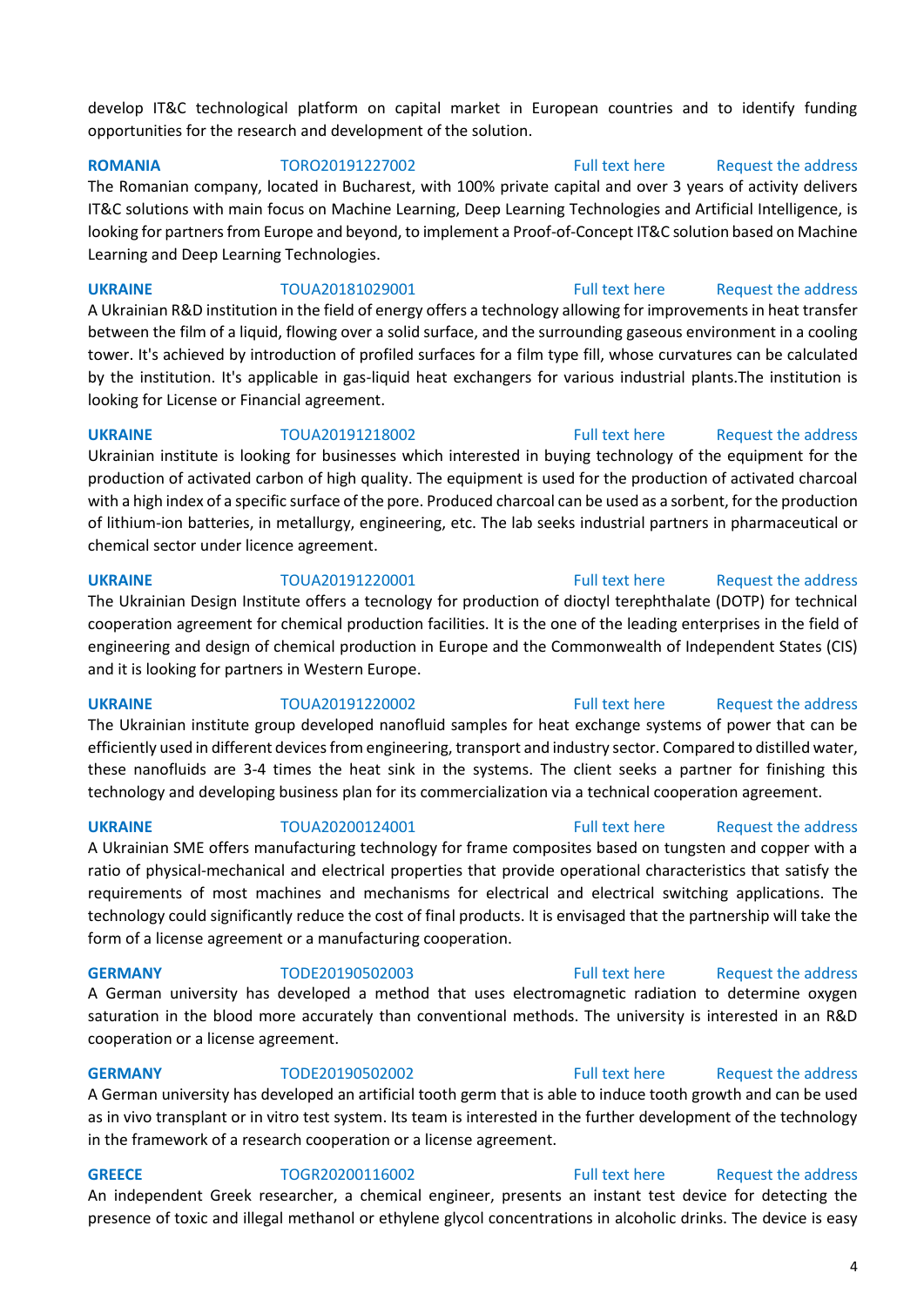to use and provides the result immediately. The Greek researcher is looking for either a license or technical cooperation agreement.

### **GREECE** TOGR20200116005 [Full text here](https://een.ec.europa.eu/tools/services/PRO/Profile/Detail/3a0d50d5-70ad-4f5a-8c36-3165ce29ed8e) [Request the address](http://www.een.bg/index.php?option=com_rsform&formId=13)

A Greek innovative ICT start-up company specialized in the field of object detection algorithms. The company has developed image processing algorithms for software or hardware co-design that can be integrated in earth observation (EO) cube satellites enhancing data exploitation, as well as enabling critical applications. Partners of any size or type, active in satellite sector or ICT companies providing similar solutions are sought interested to conclude technical or research agreements.

**GREECE** TOGR20200116001 [Full text here](https://een.ec.europa.eu/tools/services/PRO/Profile/Detail/1b83faca-01a9-4c10-8926-cb7dd056bf23) Request the address A Greek ICT SME has developed an integrated location-based mobile application (compatible with most popular mobile operational systems) that delivers targeted and interactive multimedia content, both indoors and outdoors, and enhances tourism and/or shopping experience. The company is interested in a joint venture or research cooperation agreement with tourism related SMEs.

**GREECE** TOGR20200116003 [Full text here](https://een.ec.europa.eu/tools/services/PRO/Profile/Detail/97721e59-0113-4063-a001-3c68d4dad99c) Request the address A Greek SME which designs and manufactures opto-electronic sub-systems, offers a miniaturized ice detection sensor capable of not only detecting the presence of ice in a surface but also identifying its type (glaze, rime, mixed) and measuring its thickness. The sensor can be used in the aerospace, automotive, wind turbines, and agro/food industry. Industrial partners and SMEs from all respective markets are sought for commercial agreement in order to integrate the sensor to their systems.

### **GREECE** TOGR20191203001 [Full text here](https://een.ec.europa.eu/tools/services/PRO/Profile/Detail/792c5709-01d1-4d7b-af4b-a6ae9c66c463) Request the address A Greek health software development company has developed an AI-powered service that recommends suitable medications based on a patient's medical conditions and cross-checks them for adverse effects. The solution is able to check drug-to-drug and drug-to-disease interactions, suggested medications per disease and treatment posology, and produce personalized medication recommendations.The company is looking for commercial agreements with technical assistance or licensee agreements.

### **GREECE** TOGR20200124001 [Full text here](https://een.ec.europa.eu/tools/services/PRO/Profile/Detail/62b71245-8db8-4a11-95c0-5c8a4589be66) Request the address

# A Greek engineering company, dealing with environmental applications, has designed a solution that allows ships to comply with the new regulation for the emissions. The Greek company is looking for partner to further development, prototyping, certification and commercial exploitation of the system. The types of collaboration sought will be either joint venture agreement with engineering company or financial agreement with investor.

# An Italian inventor has developed an innovative method for the production of synthetic diamonds on an industrial scale, allowing a substantial reduction of production times and costs. Partners are sought, under both technical cooperation and financial agreement, for the development of the production machinery and patent consolidation.

**SLOVENIA** TOSI20200114001 [Full text here](https://een.ec.europa.eu/tools/services/PRO/Profile/Detail/c38c21be-dba4-4cd2-89be-9e5ef441f70e) Request the address Slovenian researchers have developed an intelligently conflated Digital Elevation Model (DEM). Instead of a single data source, the algorithm uses a multi-data approach. In this way, elevation models of unprecedented quality can be created. The associated cost saving (factor 25!) gives the tool another decisive competitive advantage. Industrial partners in topography are sought for licensing and commercial agreements, with technical assistance.

**SPAIN** TOES20200114002 [Full text here](https://een.ec.europa.eu/tools/services/PRO/Profile/Detail/3c62eff9-f557-4d36-bf26-c4be13a15c7b) Request the address A Spanish start-up has developed a technology for energy trading among home consumers. It aims to accelerate the growth of exchange of electricity demands at home consumer level with power installed with less than 15 kW by implementing a P2P (peer-to-peer) network. The company is looking for financial agreements.

### 5

### **ITALY TOIT20200121001** [Full text here](https://een.ec.europa.eu/tools/services/PRO/Profile/Detail/db25fecf-1052-4eed-a872-234f3d786aac) Request the address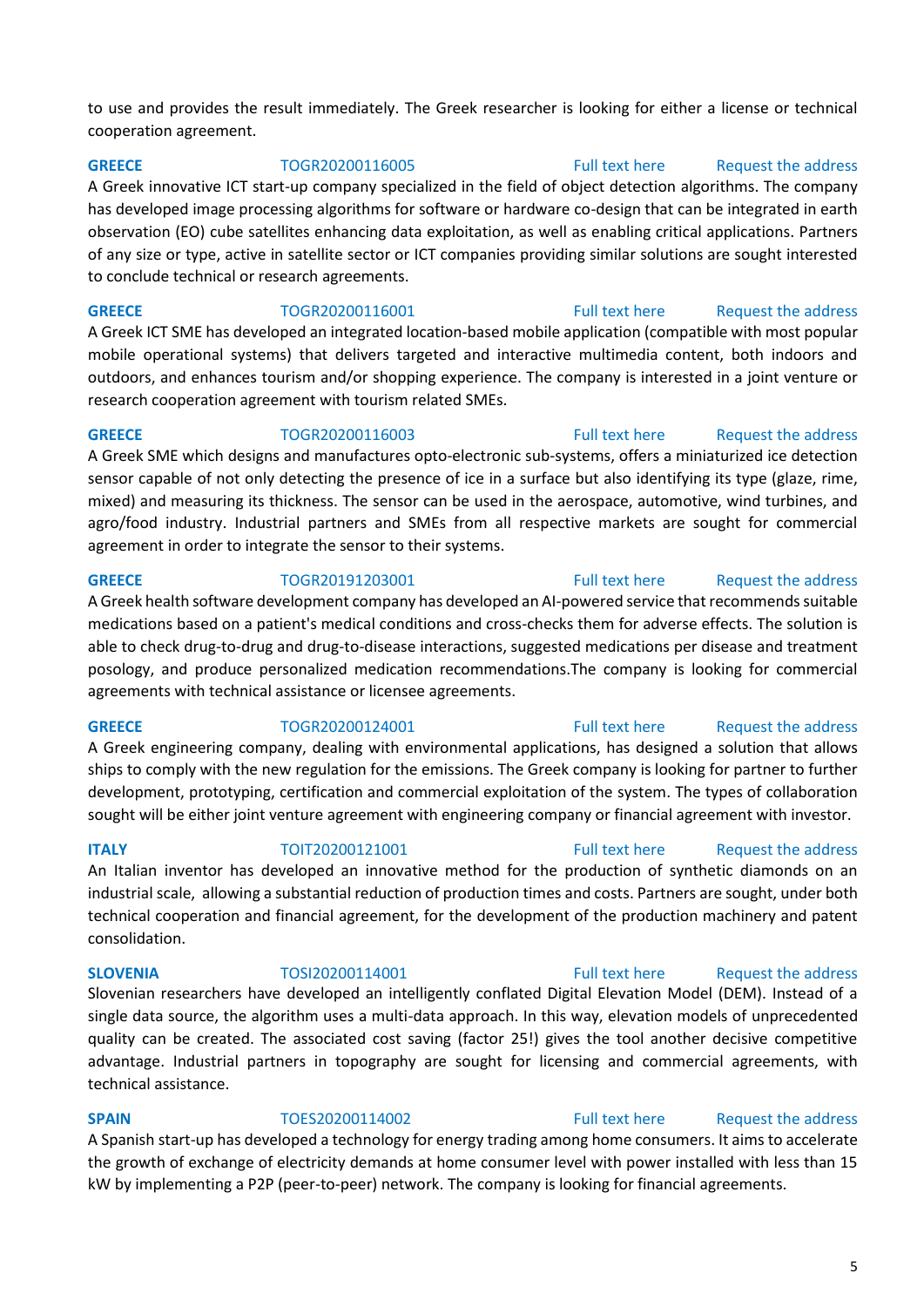### **SPAIN** TOES20200120001 [Full text here](https://een.ec.europa.eu/tools/services/PRO/Profile/Detail/7ffee2fa-89c8-4a06-a92f-f49cb728a4b3) Request the address

# A Spanish Research Institution has developed a new dendrimer that can be used as a contrast agent (CA) in magnetic resonance imaging (MRI). This new CA is non-toxic and it is expelled from live tissues in hours, making it the best option when periodical MRI tests are needed. Industrial partners are being sought to collaborate through patent license and research cooperation agreements.

**UNITED KINGDOM** TOUK20200116001 [Full text here](https://een.ec.europa.eu/tools/services/PRO/Profile/Detail/bddfea5b-a466-4d95-9a9e-90432b00eab3) Request the address An SME has developed an augmented and mixed reality based software platform that works with mixed reality headsets to provide a support tool for maintenance, troubleshooting and repair of systems. This tool securely connects experts with front-line workers. The SME is looking for partners in the advanced manufacturing, engineering and energy sectors with the partnership envisaged as a commercial agreement with technical assistance.

**POLAND** TOPL20200120001 [Full text here](https://een.ec.europa.eu/tools/services/PRO/Profile/Detail/804ab325-5247-45c1-b617-866dff31feb5) Request the address A research company from Poland is offering advanced, highly resistant ceramic composites based on zirconium dioxide, ensuring ultra-high resistance parameters. Application in various industries is possible. Commercial agreement with technical assistance is considered.

**TURKEY** TOTR20191216001 [Full text here](https://een.ec.europa.eu/tools/services/PRO/Profile/Detail/223cc15b-7874-4248-9f5d-272b49cf79c9) Request the address The Turkish company, established in 2014, develops mobile software for Android and iOS. Developing socialization dynamics and social infrastructure for mobile apps for users to create, consume and engage with user generated contents. The company also provides audio solutions by forming audio libraries and algorithms, decreasing audio latency and improving audio quality. The company targets to expand its own market scope by going into partnership with companies related to audio software.

**SPAIN** TOES20191205002 [Full text here](https://een.ec.europa.eu/tools/services/PRO/Profile/Detail/1e7af4e7-04d2-43fe-9f32-cf8780753a24) Request the address A Spanish research and development company based in the Canary Islands and specialized in designing, developing and testing water desalination, has create an open-access platform for testing and experimentation in the field of desalination. The company seeks researchers, manufactures and end users for technical cooperation agreement and commercial agreement with technical assistance.

**LITHUANIA** TOLT20191211002 [Full text here](https://een.ec.europa.eu/tools/services/PRO/Profile/Detail/59e80ff9-a6c3-47f0-b45f-c2bcbd572bc0) [Request the address](http://www.een.bg/index.php?option=com_rsform&formId=13)  A Lithuanian SME with operational expertise in laser micromachining, polymerization and optics solutions is offering tools and technologies for true 3D laser fabrication with custom design components at micro and submicro scale. The partners are offered nanofabrication labs and devices for acquisition under commercial agreement with technical assistance, or services for manufacturing complex custom microstructures in glass and polymers under technical cooperation agreement.

A UK digital health company is validating a mobile health platform that is more patient-centric but approved by subject matter experts and working alongside leading clinicians. It allows for multiple users and multiple languages at all times. Licensing is being sought with pharma, biotech, medtech companies in vascular, cancer, neurological disease. At the same time, partners' clinical pathways can be enhanced and validated quickly in the UK under a technical cooperation.

A Korean university holds patents for a paper-based ion flexible sensor that can quantify the concentration of ions (ph, K+. Na +, Ca+, NH4+, Cl-, etc.). They developed a pH sensor that uses low cost newspaper potentiomentric platform. They expect to incorporate their sensor in real-time monitoring incorporated in smart technology or wearables. They are looking for partners for commercial distribution and manufacturing agreement.

### **SOUTH KOREA** TOKR20200108001 [Full text here](https://een.ec.europa.eu/tools/services/PRO/Profile/Detail/7fed4ba6-a75b-43b6-9167-858213ce6363) Request the address

**UNITED KINGDOM** TOUK20200113001 **Full text here** Request the address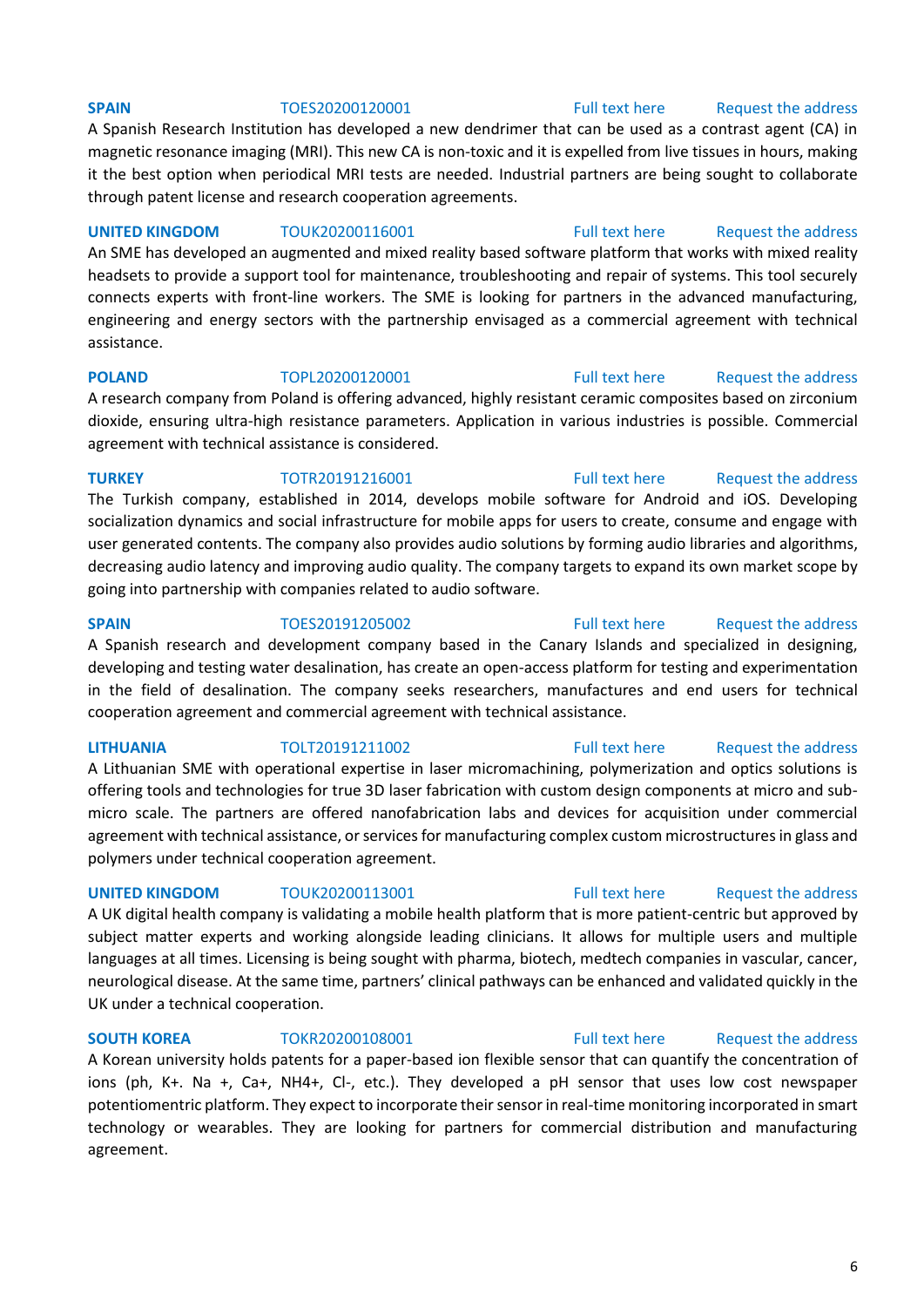### **SOUTH KOREA** TOKR20200110001 [Full text here](https://een.ec.europa.eu/tools/services/PRO/Profile/Detail/d9a409ba-fbeb-4720-be71-1dd0d2477ee8) Request the address

A Korean university has developed technology for brewing coffee which can make several kinds of motion for dripping water. It can also brew coffee with cold water to make drip coffee or Dutch coffee. This technology can help people make various styles of coffee and also in making large quantities of coffee. This university wants a partner who can support commercialization of this technology into the world market.

**CROATIA** TOHR20191212001 [Full text here](https://een.ec.europa.eu/tools/services/PRO/Profile/Detail/722da78d-2499-4023-934e-7308a341a292) [Request the address](http://www.een.bg/index.php?option=com_rsform&formId=13)  Croatian inventors from an academic institution have developed a solution which can be embedded in ultrasound machines for the purpose of applying an indirect method of estimation of water on the lung (pleural effusion) - which is its main advantage. Ultrasound-based diagnosis of lung condition is limited compared to the examination of other organs, due to the specific body structure. The inventors are currently looking for partners interested in launching the product through licensing.

A French SME is offering its knowledge and expertise of smart analysis and monitoring of energy consumption and production. They developed a software to model, simulate and optimize command-control and energy management systems. The goal is to accompany local energy communities in their development and sensitize consumers. They are looking for research cooperation partners to test the software and develop new local energy communities (H2020, Eurostars or INTERREG could be relevant).

### **ITALY TOIT20200128001 Full text here** Request the address A SME founded in 2008 in North-eastern Italy, a spin-off of the local university, launched a new brand with two solutions: advanced software for imaging and screening medical images. The imaging solution is an innovative and technologically advanced zero-footprint platform for managing medical imaging, designed to reduce significantly the cost of ownership, maximize gradual scalability and improve clinical efficiency. The company is interested in commercial agreement with technical assistance.

**CZECH REPUBLIC** TOCZ20200117001 [Full text here](https://een.ec.europa.eu/tools/services/PRO/Profile/Detail/ef24a95a-a25c-4b36-9d2a-71cb86127e5c) Request the address Czech R&D Institution have developed a cogeneration unit for biomass based on the principle of Organic Rankine Cycle (ORC) which generates electricity (3 kW) in addition to heat (50 kW) that can be installed in a container design with the ability to run on poor quality fuel intended for clients looking for energy independence. The technology is offered on the basis of a license agreement.

The Czech researches has developed a waste heat recovery unit for wastewater treatment plant operation based on the principle of Organic Rankine Cycle (ORC), which uses waste heat from flue gas originated from gas engines and converts it into electrical energy. The technology is offered on the basis of a license agreement.

Research center based in Brussels active in the sector of the built environment (mainly sustainable architecture and urbanism) aims to join consortia under a research agreement to respond to H2020 calls. They have expertise in BIM (Building Information Modelling), EPB (Energy Performance Buildings), bioclimatic design, low-energy passive architecture conception and urban design with a focus on energy. The following calls have been identified: LC-EEB-04/07/08-2020 and LC-SC3-B4E-4-2020.

**UNITED KINGDOM** TOUK20200107001 [Full text here](https://een.ec.europa.eu/tools/services/PRO/Profile/Detail/e19bd820-567f-467f-b15a-cb6f380720df) Request the address A UK bioenergy and biorenewables SME has developed technology that converts plastic, packaging & crop waste to electricity, process heat & commodities. It provides off-grid access to reliable, affordable electricity as well as containerised power-generation, which is quick and easy to deploy and enables the use of all types of agricultural and manufacturing waste. The company is seeking strategic partners and project collaborations through licence, technical or research cooperation agreements.

# 7

**FRANCE** TOFR20190521001 [Full text here](https://een.ec.europa.eu/tools/services/PRO/Profile/Detail/2f8da9af-943e-489f-9d2c-c58af9c85e27) Request the address

# **CZECH REPUBLIC** TOCZ20200117002 [Full text here](https://een.ec.europa.eu/tools/services/PRO/Profile/Detail/d285bfef-6c4d-4c12-8da6-35f7e41367f8) [Request the address](http://www.een.bg/index.php?option=com_rsform&formId=13)

**BELGIUM** TOBE20191202001 [Full text here](https://een.ec.europa.eu/tools/services/PRO/Profile/Detail/ad45adbe-d48e-43b3-b2a5-f7ca28a7d4c5) Request the address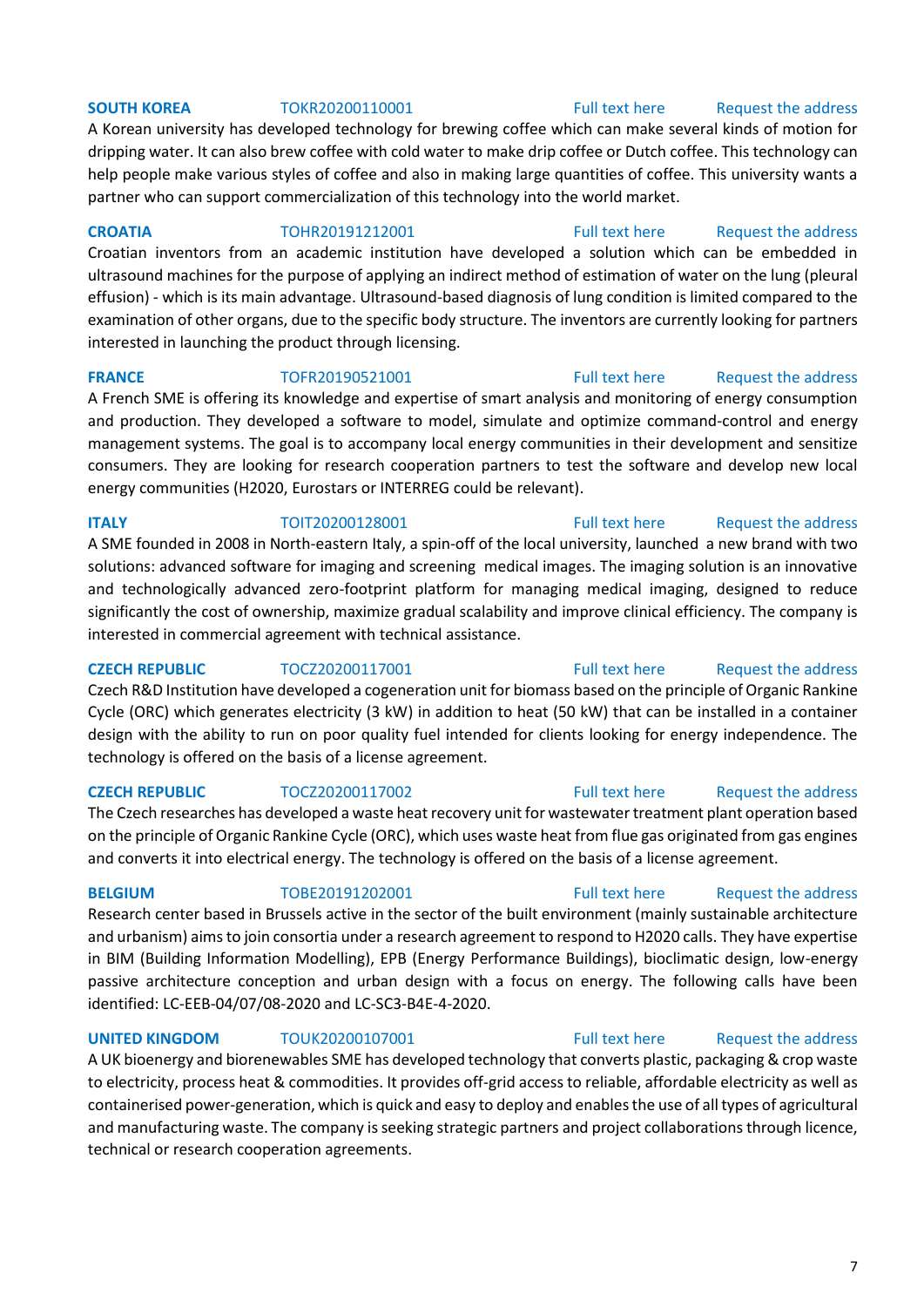### **SINGAPORE** TOSG20200102002 [Full text here](https://een.ec.europa.eu/tools/services/PRO/Profile/Detail/1d6389cc-f907-4ecf-b170-f3c80b7c635e) Request the address

A Singapore institute has developed a sensing treadmill with automated variable speeds with increased safety features to help retrain post-stroke patients to improve gait and endurance. The institute seeks licensing partnerships with technical assistance with MNEs/SMEs of all sizes.

### **SINGAPORE** TOSG20200102003 [Full text here](https://een.ec.europa.eu/tools/services/PRO/Profile/Detail/45d6d4e7-8323-4da9-8605-1d3db5455664) Request the address

A Singapore institute has developed an eye drop guide (EDG) to ease the instillation of eye drops in patient eyes, thus empowering patients to self-administer their own eye drop medication. The EDG includes an eye cup housing and eye drop dispenser holder which fits various bottle sizes and minims. The EDG further prevents bottle and minims tips from touching the eye. The institute seeks licensing partnerships with MNEs/SMEs of all sizes.

### **SINGAPORE** TOSG20200106001 [Full text here](https://een.ec.europa.eu/tools/services/PRO/Profile/Detail/06b1d41a-fd48-47dd-a440-876445b53ab0) Request the address

Despite being nutrient-rich, the use of okara (soy pulp) as human food is limited due to its high amount of indigestible fibre and low palatability. As a result, tonnes are discarded as food waste or recycled as animal feed. A Singapore institute has developed a cost-effective enzymatic and fermentation technique to transform okara as a functional ingredient for innovative food applications. The institute seeks licensing partnerships with MNEs/SMEs of all sizes.

### **FRANCE** TOFR20200116001 [Full text here](https://een.ec.europa.eu/tools/services/PRO/Profile/Detail/e3ecb7c0-5984-4af5-8165-5532cfed40b5) Request the address

A French company develops and produces conveyors belts for concrete, cement and gravels. This technology allows to deliver the concrete easily, in only 7 minutes on construction sites and in a safe manner. Several models are already proposed as telescopic and rotative ones. The company is looking for partners interested in integrating these conveyor belts into mixer trucks through a commercial agreement with technical assistance.

A Spanish TV producer and broadcaster, has developed a cloud solution for delivering and monetizing video across every connected device.This tool is a suite of products and services that reduce the complexity and increase the profitability of publishing,distributing,measuring and monetizing multi-screen video.Content distributors agencies are sought for commercial agreements with tech assistance(explore and distribution) and technology partners for technical cooperation (upgrade and integration).

### **BELGIUM** TOBE20200115001 [Full text here](https://een.ec.europa.eu/tools/services/PRO/Profile/Detail/64880bdb-bcd4-4b03-8cdb-fccb4e999415) Request the address A Belgian company specialized in thermal desorption offers its own sustainable systems to decontaminate a wide range of polluted soils by in situ thermal desorption (without excavation) or on site, while recovering energy. Its patented technologies are offered to companies active in soil remediation or in the construction sector for international commercialization under a license or commercial agreement with technical assistance or for further cooperation with a technical cooperation agreement.

### **SPAIN** TOES20191223001 [Full text here](https://een.ec.europa.eu/tools/services/PRO/Profile/Detail/c7cb90fb-fecb-44b2-a242-0ea949e4b252) Request the address

Two Spanish entrepreneurs have developed a pacifier for babies that makes them relax and decongest at the same time thanks to a system it incorporates that releases scents. They look for partners in the paediatrics or aromatherapy sector to invest in the project and to carry out jointly the last development stages for a launch into the European market or to detect new applications for the system.

### **BELGIUM** TOBE20191211001 [Full text here](https://een.ec.europa.eu/tools/services/PRO/Profile/Detail/141cdc71-945c-4119-ba0c-cf259119c8a6) Request the address

A Belgian company has developed a customisable gamification software to steer the citizen´s mobility habits towards a sustainable and multimodal way. This software is proven to be more effective and can be tailored made to match the needs of the partner. The company is looking to expand its activities and offers its technology to local stakeholders in other countries. Since mobility is a very specialized ecosystem, local partners are sought for commercial agreement with technical assistance.

8

### **SPAIN** TOES20191031001 [Full text here](https://een.ec.europa.eu/tools/services/PRO/Profile/Detail/0ddb059f-3099-4691-b416-44482cfd8297) Request the address